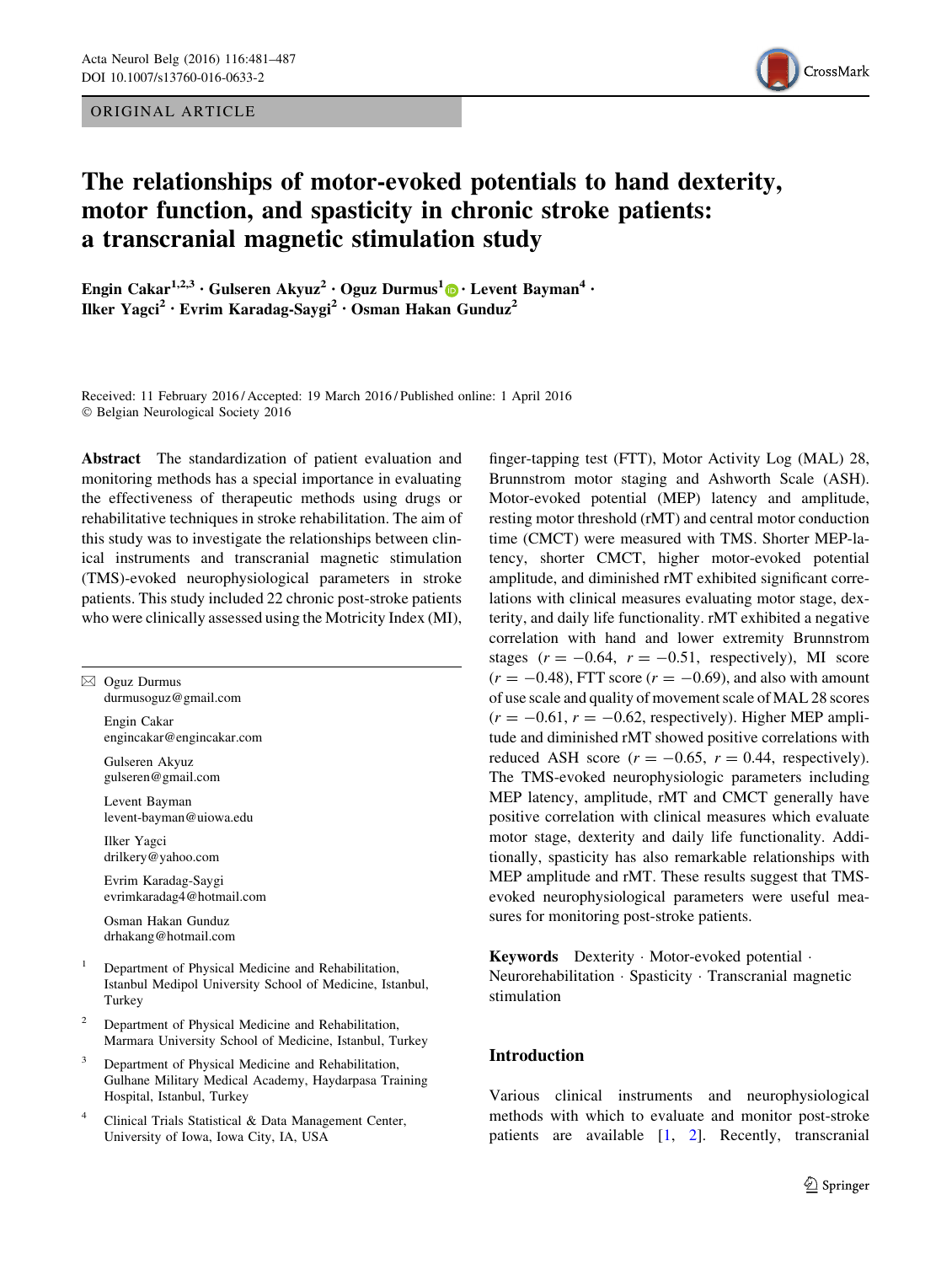magnetic stimulation (TMS)-evoked potentials have sparked growing interest as a possible tool for determining prognosis and objectively monitoring clinical progression during recovery from stroke [\[3–5](#page-6-0)]. The value of the early presence of the motor-evoked potential (MEP) for predicting a good prognosis is generally accepted [\[6](#page-6-0)], and motor recovery is associated with improved corticospinal conduction [\[7](#page-6-0)]. In a systematic review of the literature involving 15 papers, 14 of them indicated that early presence of MEPs after acute stoke was a reliable tool for predicting motor recovery and functional outcome [\[8](#page-6-0)]. However, the absence of early MEPs after acute stroke was not necessarily related to a bad prognosis [[6,](#page-6-0) [9](#page-6-0)]. The associations between neurophysiological parameters and clinical functionality likely depend on the stage of recovery in the early phase [[4\]](#page-6-0). So, the early presence of MEPs could be an additional reliable prognostic measure of eligibility to transfer to a rehabilitation unit after acute stroke [\[8](#page-6-0)].

The evaluation of functionality following a stroke mainly uses clinical scales to assess motor dexterity, ability in activities of daily living, and spasticity, but these show wide variability  $[1]$  $[1]$  $[1]$ . Additionally, the sensitivity of these scales to sensorimotor changes and their relationship with objective reorganization parameters remain questionable [\[4](#page-6-0)]. Studies have shown that TMS parameters have the potential to identify cortical reorganization after stroke and, to some extent, are meaningfully related to motor performance [\[5](#page-6-0), [10](#page-6-0)]. However, there are no data supporting this finding for chronic post-stroke patients. It may be helpful to assess the relationships between clinical and electrophysiological measures so as to provide better insight regarding the neurophysiology of recovery and to better monitor clinical progression and cortical reorganization following stroke. Commonly, post-stroke patients are followed clinically during rehabilitation using clinical outcome measures. Nonetheless, clinical measures might not be sufficient for monitoring and identifying changes in the functional status of patients. TMS-evoked motor potentials might be objective parameters in neurorehabilitation practice [\[1](#page-6-0), [11](#page-6-0), [12](#page-6-0)]. Therefore, the identification of relationships between clinical measures and electrophysiological parameters might provide crucial data for patient monitoring in clinical practice and for further rehabilitation research.

The objective of this study was to investigate the possible correlations between TMS-evoked electrophysiological parameters and widely used clinical measures of motor performance, activities of daily living and spasticity in chronic post-stroke patients.

## Methods

#### Study design and participants

This was a correlational, cross-sectional study of 22 adult (13 males, 9 females, age  $>18$  years) chronic post-stroke patients who suffered from a unique stroke (post-stroke duration  $\geq 6$  months) (Table 1). Data were gathered during the selection of participants for a follow-up study carried out in two tertiary hospitals. This study was approved by the institutional Ethics Committee according to the Declaration of Helsinki, and informed consent was obtained from each patient according to local guidelines [\[13](#page-6-0)]. Exclusion criteria were patients who had a cardiac pacemaker, any cranial metallic implants, a history of neurosurgery or epilepsy, hemorrhagic stroke, cognitive deficiencies (Mini-Mental State Examination score \24), or other neuromuscular disorders such as Parkinson's disease, and patients whose resting motor threshold (rMT) could not be determined.

## Clinical measures

The patients were examined in detail using the following clinical instruments: the Barthel Index (BI) of activities of daily living, the Motricity Index (MI) for the upper limbs, the finger-tapping test to measure motor ability in the upper limb and hand, the motor activity log 28 to assess daily functionality of the upper limb, Brunnstrom motor staging for motor function, and the ASH to evaluate spasticity.

The Barthel Index is a measure of activities of daily living skills, including feeding, transfers, personal hygiene, toileting, bathing, ambulation, stair climbing, dressing, and bowel and bladder control. Scores range from 0, denoting

| <b>Table 1</b> Patient characteristics |
|----------------------------------------|
|                                        |

| Demographic                           | Mean (range)                |  |  |
|---------------------------------------|-----------------------------|--|--|
| Age (years)                           | $63.9 \pm 9.3$ (45-82)      |  |  |
| BMI $(kg/cm2)$                        | $25.6 \pm 5.5$ (16-37)      |  |  |
| Height (cm)                           | $164 \pm 8.6$ (150-180)     |  |  |
| Weight (kg)                           | $68.9 \pm 17.2$ (36-102)    |  |  |
| Male $(N \lceil \% \rceil)$           | 13(59.1)                    |  |  |
| Dominant right hand                   | 20(90.9)                    |  |  |
| Mean post-stoke time (months)         | $17.2 \pm 6.6$ (range 6–24) |  |  |
| Nature of stroke (number of patients) |                             |  |  |
| Cortical                              | 10                          |  |  |
| Subcortical                           | 3                           |  |  |
| Corticosubcortical                    | 9                           |  |  |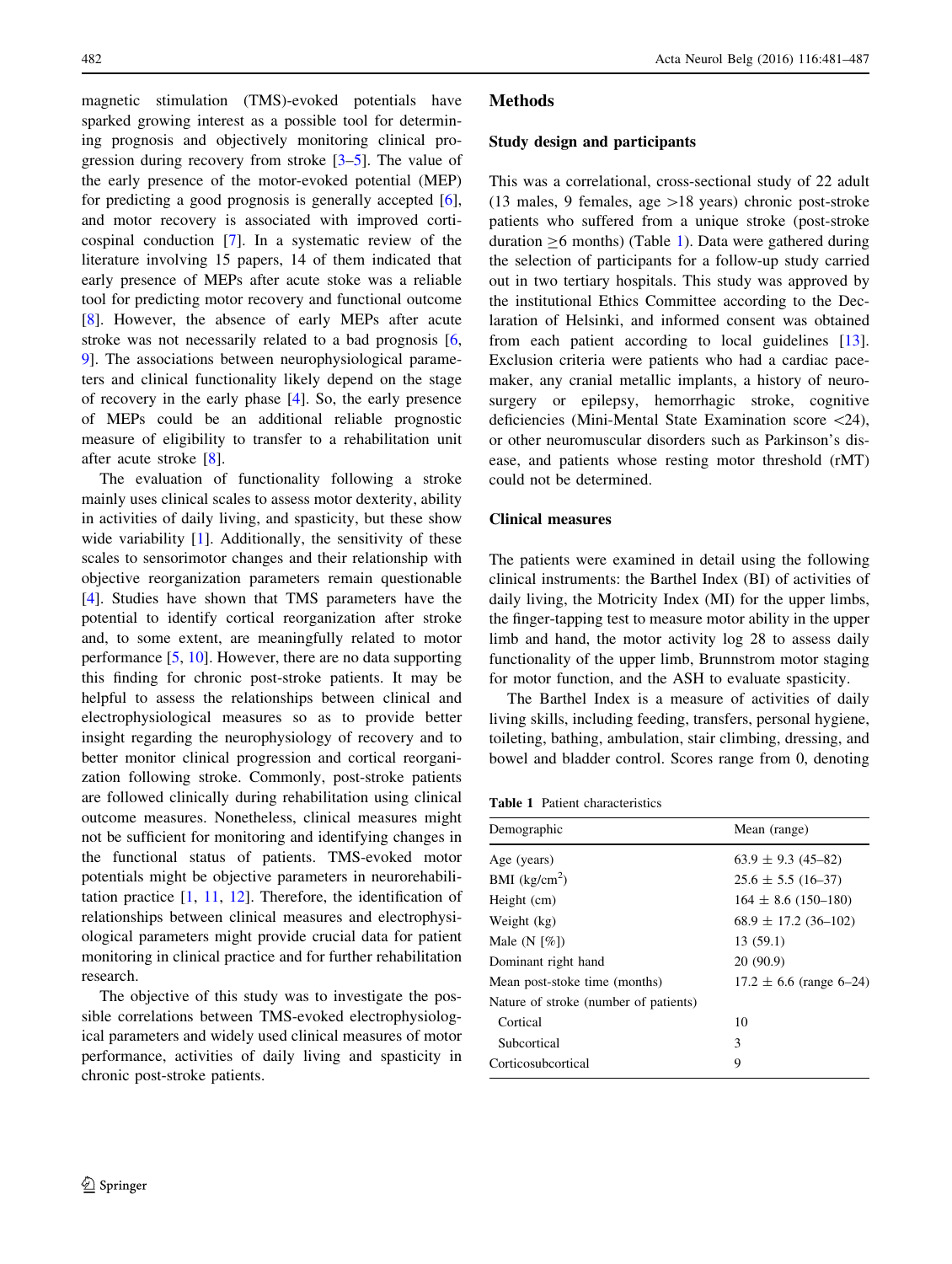full dependence, to 100, indicating full independence [[1,](#page-6-0) [14](#page-6-0)]. The MI evaluates motor function according to three separate subscales for the arm, leg, and trunk. Each subsection is scored from 0 to 100, where 0 designates complete motor function loss and 100 indicate normal motor function. For the current study, only the arm subsection, which includes pinch grip, elbow flexion and shoulder abduction, was used. Each joint was scored from 0 (no motor activity) to 33 (normal muscle strength), and the final score was calculated by adding 1 to the total count of these three subscores [\[15](#page-6-0), [16\]](#page-6-0). The finger-tapping test (FTT) consists of tapping on a computer mouse with the index finger as many times as possible within 10 s. This test was performed three consecutive times with 30-s rest intervals, and the best score was used [[17\]](#page-6-0). The motor activity log (MAL) 28 is a structured interview developed to measure the actual use of the more impaired arm following stroke in individuals outside a treatment setting. During the interview, patients were asked to rate how well (quality of movement scale) and how much (amount of use scale) their more impaired arm was used to accomplish each of 28 activities of daily living movements. Both MAL 28 scales are anchored at six points (0: never used, 5: same as pre-stroke), and participants could select scores at any point between the anchors. The scale total was calculated as the mean of the item scores [\[18](#page-6-0)]. The Brunnstrom motor staging is a six-stage evaluation tool for motor recovery in stroke patients; it has three sections that measure the upper extremity, lower extremity, and hand [[19\]](#page-6-0). The ASH for spasticity is a simple 5-point Likert scale in which the observer's subjective opinion of the subject's resting muscle tone ranges from a low score of 0 (normal) to a high score of 4 (rigid) [[20,](#page-6-0) [21](#page-6-0)].

#### Neurophysiological parameters

The TMS evaluations were performed using a MagVenture MagPro X100 transcranial magnetic stimulator (Denmark, 2009) and parabolic coil (MMC 140 parabolic; MagVenture, Denmark, 2009) while the patients were positioned comfortably in a chair. The concave surface of the coil was used for cranial stimulation, and the convex surface for spinal stimulation. Electromyographic data were recorded from the contralateral abductor digiti minimi with surface electrodes using a Medtronic Keypoint Portable unit (Medtronic/Dantec, USA/Denmark, 2008).

The rMT, MEP latency and amplitude, and central motor conduction time (CMCT) were measured in both the unaffected and affected hemispheres using the contralateral abductor digiti minimi muscle according to published guidelines [[2,](#page-6-0) [22\]](#page-6-0). The motor threshold was determined to be the lowest stimulus intensity required to elicit MEPs of more than  $50 \mu V$  peak-to-peak amplitude in at least 50 % of consecutive trials during a resting period. The rMT was determined from 5 MEPs recorded from 10 consecutive stimuli from each hemisphere. The patients were in the resting position, lying on an examination table with the limb posture stable with no contractions. To ensure rest, surface electrodes were used and no needle electromyography was used. The stimulation intensity was 20 % above the threshold or increased gradually up to 100 % of the stimulator output if no response was obtained. The CMCT was defined as the difference in latency between MEPs induced by stimulation of the motor cortex and those evoked by spinal (motor root) stimulation.

## Statistical analysis

All statistical analyses were performed with SAS software v9.3 and v9.4 (SAS; Cary, NC); and all statistical plots were created in R software v3.1.2 (R Core Team (2014)). R: A language and environment for statistical computing. R Foundation for Statistical Computing, Vienna, Austria, [\(http://www.R-project.org/.](http://www.R-project.org/)) and the demographic variables of the patients were analyzed using descriptive statistics. The Kolmogorov–Smirnov test for normality of distribution revealed that all clinical and neurophysiological parameters were distributed normally except MEP amplitude evoked by stimulation of the lesioned hemisphere. Differences between the neurophysiological parameters of the lesioned and non-lesioned hemispheres were analyzed by independent-sample t tests, and correlations were assessed using Pearson's test. Inter-hemispheric comparisons of MEP amplitude were assessed using the Mann–Whitney  $U$  test, and correlations were evaluated using Spearman's correlation test. Sensitivity analyses were conducted to investigate the age effect on neurophysiological measures by separating patients into\65 and  $>65$  years old groups and also using the age as a continuous factor. A  $p$  value  $\leq 0.05$  was deemed statistically significant for all analyses.

## Results

Of the 22 patients, 14 (64 %) had a right and eight (36 %) had a left hemiplegic limb. There were no differences between the participants according to lesion side in any clinical or electrophysiological measure ( $p > 0.05$ ). The clinical and neurophysiological parameters of the patients are summarized (Tables [2](#page-3-0), [3](#page-3-0)). MEP latency and CMCT were significantly delayed, the MEP amplitude was significantly decreased, and rMT was significantly increased in the lesioned hemisphere relative to the non-lesioned hemisphere ( $p < 0.001$ ; Table [3\)](#page-3-0).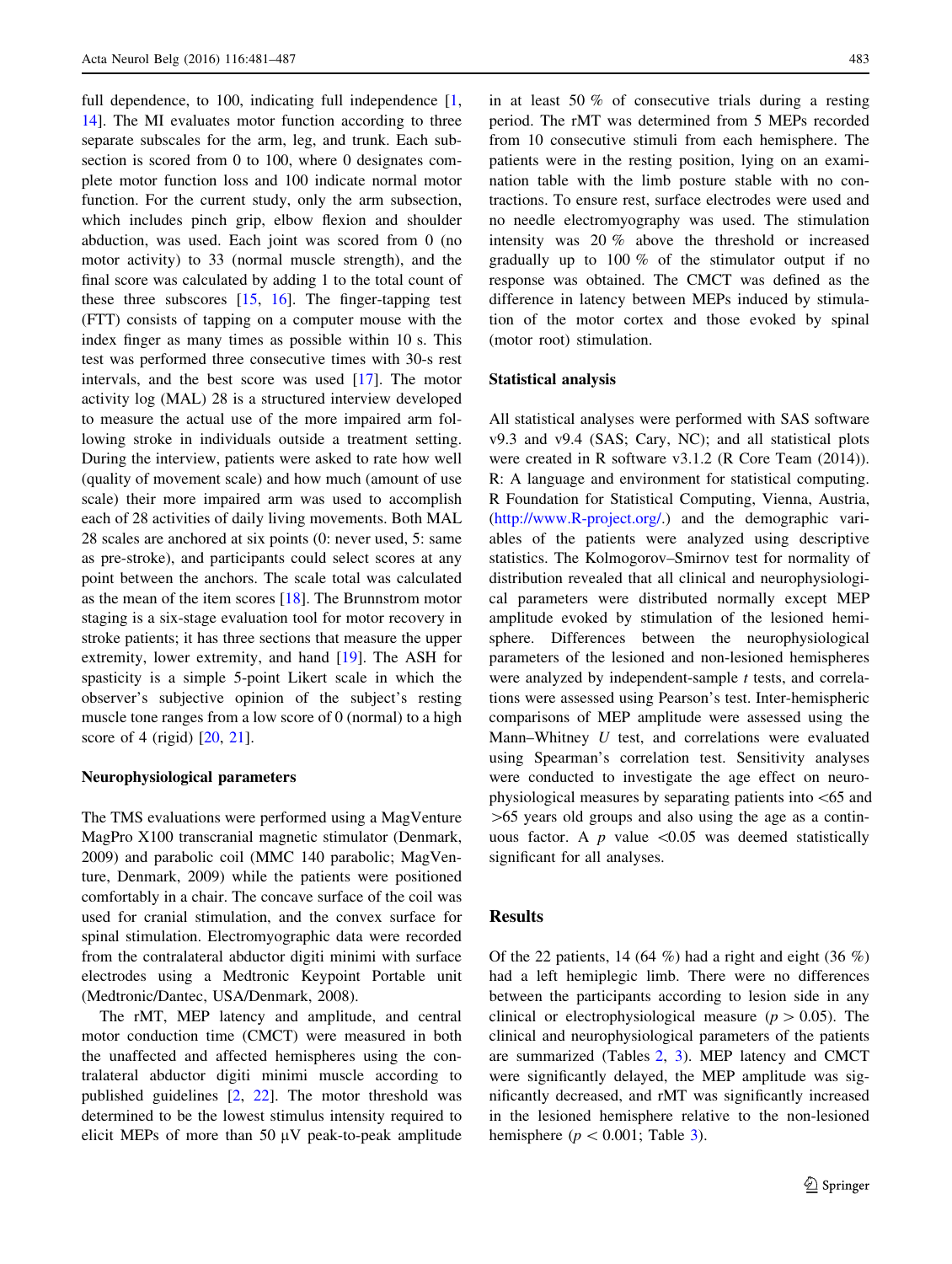Table 2 Clinical outcome scores of the patients (mean  $\pm$  standard deviation)

| Clinical characteristics  | Mean $\pm$ sd     |
|---------------------------|-------------------|
| Barthel Index             | $80 \pm 12.05$    |
| Brunnstrom motor stage    |                   |
| Upper extremity           | $3.41 \pm 1.33$   |
| Hand                      | $3.36 \pm 1.53$   |
| Lower extremity           | $3.86 \pm 1.25$   |
| Ashworth score            |                   |
| Upper extremity           | $1.64 \pm 0.95$   |
| Hand                      | $1 \pm 0.98$      |
| Lower extremity           | $1.59 \pm 1.05$   |
| Motricity index           | $56.95 \pm 21.57$ |
| Finger tapping test       | $8.23 \pm 8.78$   |
| Motor activity log        |                   |
| Amount of use scale       | $1.17 \pm 0.98$   |
| Quality of movement scale | $1.43 \pm 1.16$   |

sd standard deviation

# Correlations between clinical measures of the affected limb and neurophysiological parameters of the affected hemisphere

No significant correlations were observed between Barthel Index scores and any of the TMS parameters (all  $p$  values  $>0.05$ ). MEP latency exhibited a negative correlation with hand and lower-extremity BR scores, the FTT score, and the quality of movement scale score of MAL 28, indicating that shorter MEP latency was associated with improved functionality. Similarly, the CMCT showed a negative correlation with all BR scores, the FTT score, and all MAL 28 scores, indicating that faster CMCT was related to improved functioning. MEP amplitude exhibited a positive correlation with all BR scores, the MI, the FTT score, and all MAL 28 scores and a negative correlation with the ASH hand score. This could be interpreted to mean that higher MEP amplitude was associated with improved functioning and lower spasticity. The rMT exhibited a negative

<span id="page-3-0"></span>484 Acta Neurol Belg (2016) 116:481–487

correlation with hand and lower extremity BR scores, the MI, the FTT score, and with all MAL 28 scores, and it showed a positive correlation with the ASH hand score. This suggests that reduced rMT is related to improved functioning and lower spasticity (Tables [4,](#page-4-0) [5,](#page-4-0) [6\)](#page-4-0).

# Correlations between clinical measures of the affected limb and neurophysiological parameters of the unaffected hemisphere

No significant correlations were observed between clinical scores of the affected limb and any of the TMS parameters (all  $p > 0.05$ ) of the unaffected hemisphere. Likelihood ratio tests failed to show any statistically significant effect of age on neurophysiological measures on subjects older than 65 years old vs younger ( $p > 0.05$  on all measures). Hence, age was not found as a factor in TMS measures.

## **Discussion**

The shorter MEP latency and faster CMCT were positively correlated with improved functional outcomes on clinical measures, including the Brunnstrom motor stage, finger tapping test and MAL 28. Higher MEP amplitude and lower rMT were related to better outcomes on all clinical instruments assessing the motor performance and dexterity of the upper limb. In addition, spasticity was significantly associated with MEP amplitude and rMT.

Previous investigations had generally focused on the prognostic value of evoked potentials in the early poststroke period [[23,](#page-6-0) [24\]](#page-6-0), whereas their potential value for monitoring stroke patients during the chronic stage has been relatively less studied. The typical method for the follow-up of patients during stroke rehabilitation depends on the use of clinical outcome instruments [[1\]](#page-6-0). However, in some cases, clinical measures may be insufficient for monitoring clinical status and identifying changes in functionality [\[11](#page-6-0), [12\]](#page-6-0). The standardization of the patient

Table 3 Neurophysiologic parameters of the lesioned and unlesioned hemispheres

| Electrophysiological<br>parameters | Lesioned hemisphere<br>$(\text{mean} \pm \text{sd})$ | Unlesioned hemisphere<br>$(\text{mean} \pm \text{sd})$ | Effect<br>sizes | $t$ Test statistic $(df)$ | <i>p</i> value |
|------------------------------------|------------------------------------------------------|--------------------------------------------------------|-----------------|---------------------------|----------------|
| MEP latency (ms)                   | $28.83 \pm 5.87$                                     | $20.48 \pm 1.67$                                       | 1.57            | 7.38(21)                  | < 0.001        |
| MEP amplitude $(mV)$               | $1.1 \pm 1.89$                                       | $3.19 \pm 1.6$                                         | $-1.03$         | $-4.82(21)$               | < 0.001        |
| rMT                                | $49.86 \pm 9.55$                                     | $37.09 \pm 5.01$                                       | 1.29            | 6.04(21)                  | < 0.001        |
| $CMCT$ (ms)                        | $15.33 \pm 5.89$                                     | $7.67 \pm 1.47$                                        | 1.41            | 6.60(21)                  | < 0.001        |
|                                    |                                                      |                                                        |                 |                           |                |

MEP motor-evoked potential, rMT resting motor threshold, CMCT central motor conduction time, rMT % of the stimulator output, sd standard deviation, df degree of freedom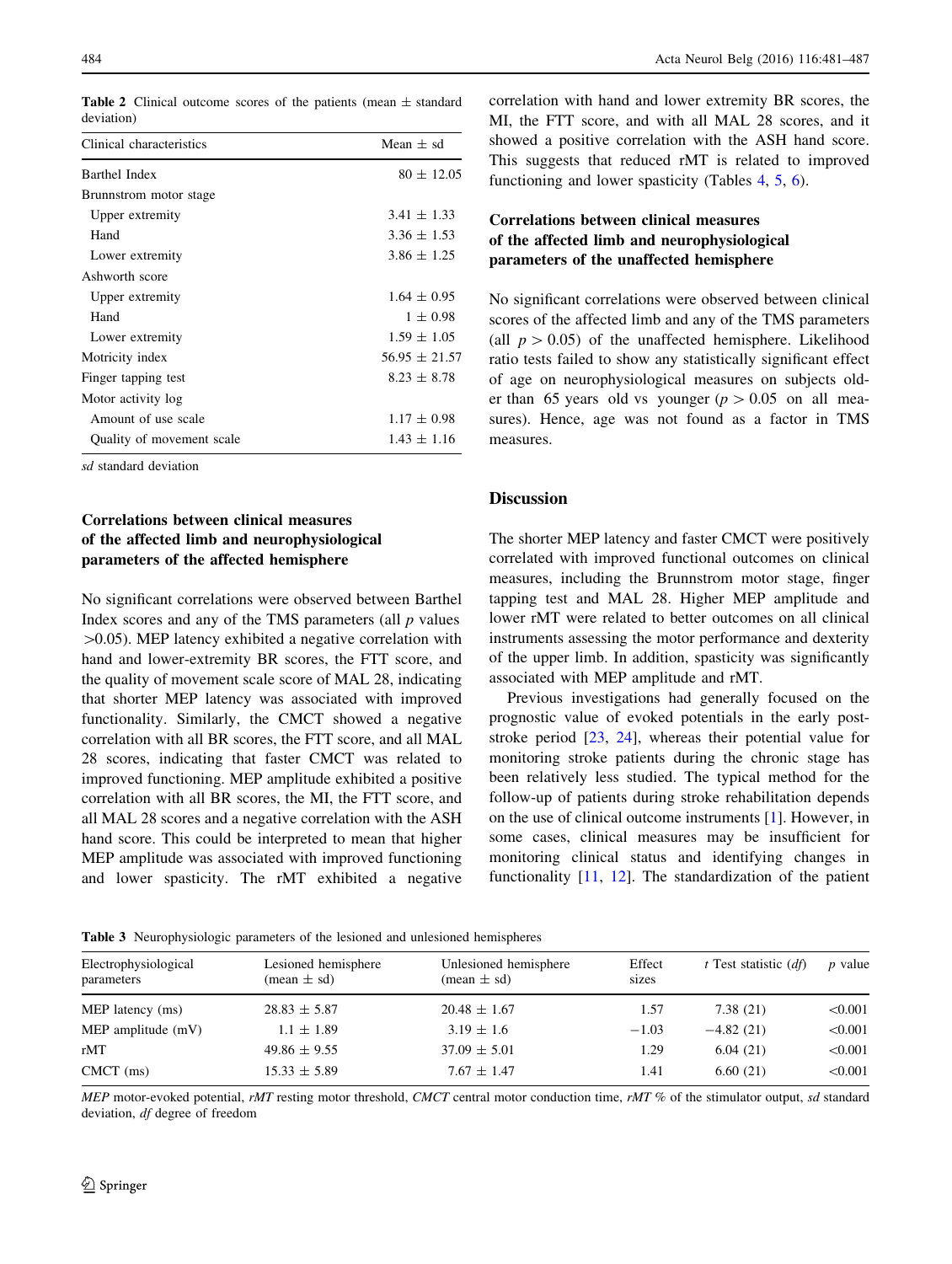<span id="page-4-0"></span>hemisphere

|                        |                  | Neurophysiologic parameters of the affected hemisphere |                      |                |               |  |
|------------------------|------------------|--------------------------------------------------------|----------------------|----------------|---------------|--|
|                        |                  | MEP latency (ms)                                       | MEP amplitude $(mV)$ | rMT            | $CMCT$ (ms)   |  |
| Barthel Index          | c.c. $(p$ value) | $-0.37(0.09)$                                          | 0.30(0.18)           | $-0.29(0.19)$  | $-0.34(0.13)$ |  |
| Brunnstrom motor stage |                  |                                                        |                      |                |               |  |
| Upper extremity        | c.c. $(p$ value) | $-0.38(0.09)$                                          | 0.57(0.01)           | $-0.38(0.08)$  | $-0.44(0.04)$ |  |
| Hand                   | c.c. $(p$ value) | $-0.50(0.02)$                                          | $0.83$ (< $0.001$ )  | $-0.64(0.001)$ | $-0.54(0.01)$ |  |
| Lower extremity        | c.c. $(p$ value) | $-0.48(0.02)$                                          | 0.55(0.008)          | $-0.51(0.01)$  | $-0.50(0.02)$ |  |

c.c. correlation coefficient, MEP motor-evoked potential, rMT resting motor threshold, CMCT central motor conduction time

Table 5 Correlation analyses between the spasticity score of affected limb and the neurophysiologic parameters of affected hemisphere

|                           |                  | Neurophysiologic parameters of the affected hemisphere |                      |               |               |  |
|---------------------------|------------------|--------------------------------------------------------|----------------------|---------------|---------------|--|
|                           |                  | MEP latency (ms)                                       | MEP amplitude $(mV)$ | rMT           | $CMCT$ (ms)   |  |
| Ashworth spasticity score |                  |                                                        |                      |               |               |  |
| Upper extremity           | c.c. $(p$ value) | 0.04(0.87)                                             | $-0.33(0.14)$        | 0.09(0.68)    | 0.14(0.52)    |  |
| Hand                      | c.c. $(p$ value) | 0.22(0.32)                                             | $-0.65(0.001)$       | 0.44(0.04)    | 0.36(0.10)    |  |
| Lower extremity           | c.c. $(p$ value) | $-0.06(0.80)$                                          | 0.11(0.63)           | $-0.11(0.61)$ | $-0.01(0.96)$ |  |

c.c. correlation coefficient, MEP motor-evoked potential,  $rMT$  resting motor threshold, CMCT central motor conduction time

Table 6 Correlation analyses between the motor function measures of affected limb and the neurophysiologic parameters of affected hemisphere

|                                          |                  | Neurophysiologic parameters of the affected hemisphere |                      |                       |                |
|------------------------------------------|------------------|--------------------------------------------------------|----------------------|-----------------------|----------------|
|                                          |                  | MEP latency (ms)                                       | MEP amplitude $(mV)$ | rMT                   | $CMCT$ (ms)    |
| Motor function measures of affected limb |                  |                                                        |                      |                       |                |
| Motricity index                          | c.c. $(p$ value) | $-0.26(0.25)$                                          | 0.64(0.001)          | $-0.48(0.02)$         | $-0.38(0.08)$  |
| Finger tapping test                      | c.c. $(p$ value) | $-0.62(0.002)$                                         | $0.73$ (< $0.001$ )  | $-0.69$ ( $< 0.001$ ) | $-0.66(0.001)$ |
| Motor activity log                       |                  |                                                        |                      |                       |                |
| Amount of use scale                      | c.c. $(p$ value) | $-0.41(0.06)$                                          | 0.60(0.003)          | $-0.61(0.002)$        | $-0.47(0.03)$  |
| Quality of movement scale                | c.c. $(p$ value) | $-0.42(0.049)$                                         | 0.65(0.001)          | $-0.62(0.002)$        | $-0.49(0.02)$  |

c.c. correlation coefficient, MEP motor-evoked potential, rMT resting motor threshold, CMCT central motor conduction time

evaluation and monitoring methods have special importance to evaluate the effectiveness of therapeutic methods either via drugs or rehabilitative techniques. There are various clinical and neurophysiologic methods to monitor post-stroke patients. In this context, novel and objective measures and parameters are needed, and TMS-evoked motor potentials represent a relatively new and promising technique in the field of neurorehabilitation. The use of TMS-evoked parameters is a non-invasive, painless, and relatively safe technique and has the potential to provide information about the integrity of central motor pathways and the excitability of the motor cortex [[23,](#page-6-0) [25\]](#page-6-0). Initial studies in this field aimed to reveal any relationships between TMS parameters and clinical outcomes and to investigate the responsiveness of these parameters to rehabilitative interventions. The presence of more sensitive clinical or neurophysiological measures for monitoring post-stroke patients will enhance the statistical power of therapeutic rehabilitative research [\[12](#page-6-0)].

This study found that, of the variables studied, only the BI was not correlated with any of the neurophysiological parameters. This may be due to the relatively small sample size of this study, but it has also become evident in recent years that the sensitivity of the BI to stroke treatment is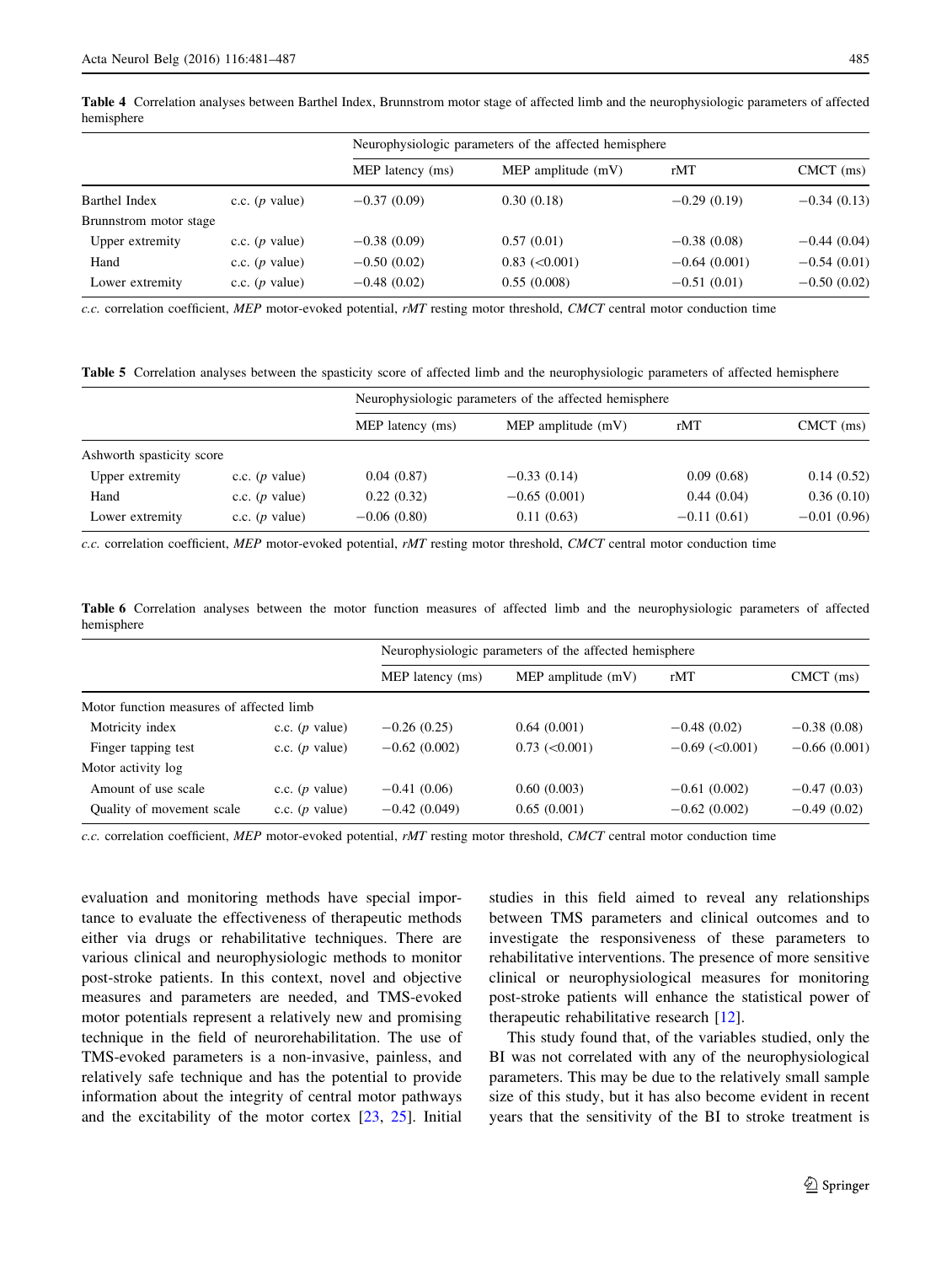controversial. A recent systematic review investigating the psychometric properties of the BI and the Modified Rankin Scale following pharmacological treatment for stroke noted that the BI may not be an appropriate scale to measure treatment effects [[26\]](#page-6-0). This should not lead to the conclusion that the BI is not suitable for further stroke follow-up studies but it is clear that the relevance of this index for stroke follow-up studies is questionable, and there is need for further comprehensive studies.

In general, shorter MEP latency and faster CMCT were positively correlated with improved functional outcomes on clinical measures including the Brunnstrom, FTT and MAL 28, but not the MI. The Brunnstrom lower extremity score was correlated in the same manner, which is interesting in terms of motor mapping because the MEP was recorded from the abductor digiti minimi muscle, which mainly reflects the excitability of the upper-extremity motor cortex. The correlations of MEP latency and CMCT with the lower extremity Brunnstrom score may reflect the improvement in motor functionality in both upper and lower limbs. Alternatively, it may be the result of interactions among the cortical motor networks of different motor areas due to reorganizational changes. It is difficult to explain this correlation with the existing data, but it also appears to be more than merely coincidental based on the positive correlation of the lower-extremity Brunnstrom score with MEP amplitude and its negative correlation with rMT.

Additionally, a higher MEP amplitude and lower rMT were related to better outcomes on all clinical instruments assessing the motor performance and dexterity of the upper limb. Thickbroom et al. [\[5](#page-6-0)] found that grip strength was correlated with both MEP amplitude and threshold, whereas the McCarron score for hand motor dexterity was not. In contrast, in the present study, hand dexterity (as evaluated by MI, FTT and MAL 28) showed positive relationships with MEP amplitude and motor threshold. This difference may be the result of the use of different clinical instruments or of differences in patient characteristics. The main difference between the population in the previous study and the current study was post-stroke duration, which was 6–24 months here and ranged from 1 month to 23 years in the Thickbroom et al.; in another study, the relationships between hand function (assessed by finger tapping, peg placing, and strength evaluation) and cortical excitability were investigated. They found associations between diminished hand function and lower MEP amplitude as well as between lower motor threshold and better hand function [[4\]](#page-6-0). In conjunction with the current findings, these results reveal that TMS-evoked MEP parameters exhibit a strong correlation with several clinical instruments.

A neurophysiological study of post-stroke patients that did not use TMS evaluated the clinical correlations of neurophysiological measures and found that total stiffness indices, stretch reflex threshold speed, and stretch reflex area were highly correlated with the ASH score [\[27](#page-6-0)]. Relatively, few prior studies have investigated the relationship between spasticity and TMS parameters. According to initial findings, the silent period has been proposed as a prognostic factor for post-stroke spasticity in the early stages following a stroke [[28\]](#page-6-0). In the present study, the associations between spasticity and TMS parameters including MEP latency and amplitude, rMT, and CMCT were investigated in chronic post-stroke patients. Higher MEP amplitude and lower rMT were found to have strong correlations with lower spasticity, which suggests that MEP amplitude and rMT may be objective follow-up measures during spasticity treatment trials and could play a role in the dose adjustment of drugs for spasticity in the future. In a previous study, Bernard and Seidler investigated the motor cortex organization of both brain hemispheres of cognitively healthy younger and older adults with using TMS. They found that older adults had larger contralateral MEP amplitudes and a longer contralateral MEP latency but there was no significant difference in motor threshold [[29\]](#page-6-0). In the present study, the age was not found as a factor in TMS measures of the post-stroke patients. The current findings are preliminary but may be useful for the direction of future studies.

There are some limitations to this prospective study. First, the sample size was small. Having a large number of covariates in this small sample precluded us from fitting multivariate models and making definite conclusions in this patient population. Second, multiple physical examinations were performed. We performed multiple comparisons, especially for correlations, but our type I error rate was not adjusted for multiple comparisons. The type I error rate may be inflated. If we had performed adjustment for multiplicity, results might have been different. These findings are preliminary and might be useful for future studies.

In conclusion, TMS-evoked neurophysiological parameters are useful for monitoring post-stroke patients during rehabilitation and medical therapy. However, it is too early to conclusively determine this, and further follow-up studies with higher patient numbers are needed.

### Compliance with ethical standards

Conflict of interest The authors declare that they have no conflict of interest.

Ethical approval The study was approved by the local Ethics Committee and performed according to the tenets of the declaration of Helsinki.